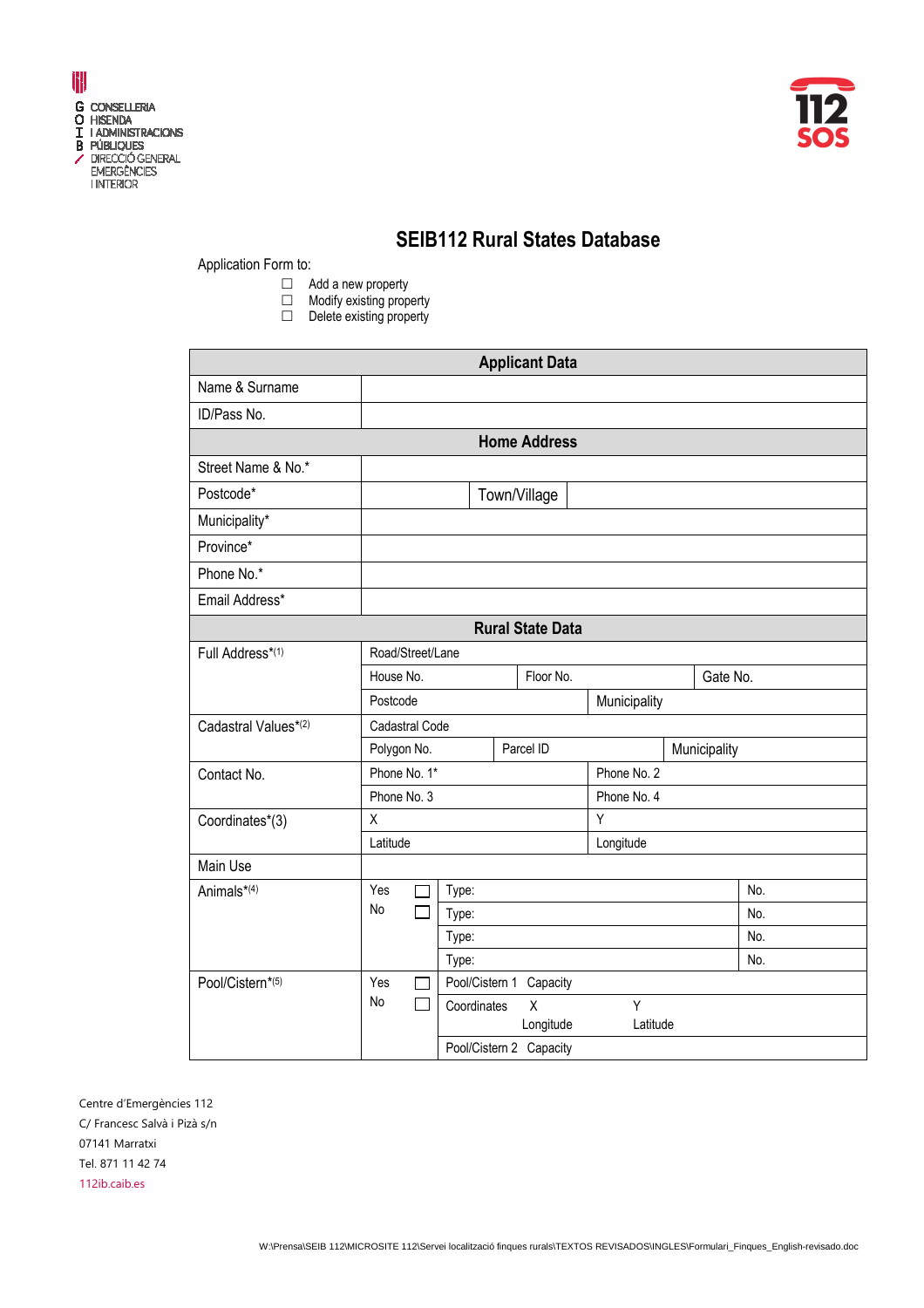

|  | `oordinatoo<br>iales | $\lambda$        |          |
|--|----------------------|------------------|----------|
|  |                      | . .<br>∟ongitude | Latitude |

| Yes<br>Tanks*(6)<br>No                           |  | Tank 1   |               |          |
|--------------------------------------------------|--|----------|---------------|----------|
|                                                  |  |          | Capacity      | Product* |
|                                                  |  |          | Coordinates X | Υ        |
|                                                  |  |          | Longitude     | Latitude |
|                                                  |  |          | Tank 2        |          |
|                                                  |  | Capacity | Product*      |          |
|                                                  |  |          | Coordinates X | Υ        |
|                                                  |  |          | Longitude     | Latitude |
| Directions or signs (to get to the property)*(7) |  |          |               |          |
|                                                  |  |          |               |          |
|                                                  |  |          |               |          |
|                                                  |  |          |               |          |
|                                                  |  |          |               |          |
|                                                  |  |          |               |          |
|                                                  |  |          |               |          |

## *\* Required fields*

*Address (1) If there is not an accurate address, leave it blank and fill the cadastral values only. This information is compulsory when there are no cadastral values.* 

*Cadastral Values (2) This information is required when there is not a proper address. The cadastral code is not compulsory, but the polygon number, parcel ID and municipality are required.* 

*State Coordinates (3) Required data only in X,Y or Longitude, Latitude.*

*Animals (4) The presence or absence of animals is important in case of emergency intervention or evacuation.* 

*Pool/Cistern (5) The presence or absence of pools or water cisterns is important in case of fire intervention.*

*Tanks (6) The presence or absence of tanks is important in case of emergency intervention.* 

*Directions or signs (7) If you have a .kml file with the accurate location or access route, please send it by e-mail attached to this form.* 

The applicant declares to know and agree to inform the 112 Emergency Service of any changes regarding the above mentioned information.

| <b>Date</b> | <b>Applicant Signature</b> |
|-------------|----------------------------|
|             |                            |
|             |                            |
|             |                            |
|             |                            |

Centre d'Emergències 112 C/ Francesc Salvà i Pizà s/n 07141 Marratxi Tel. 871 11 42 74 112ib.caib.es 2